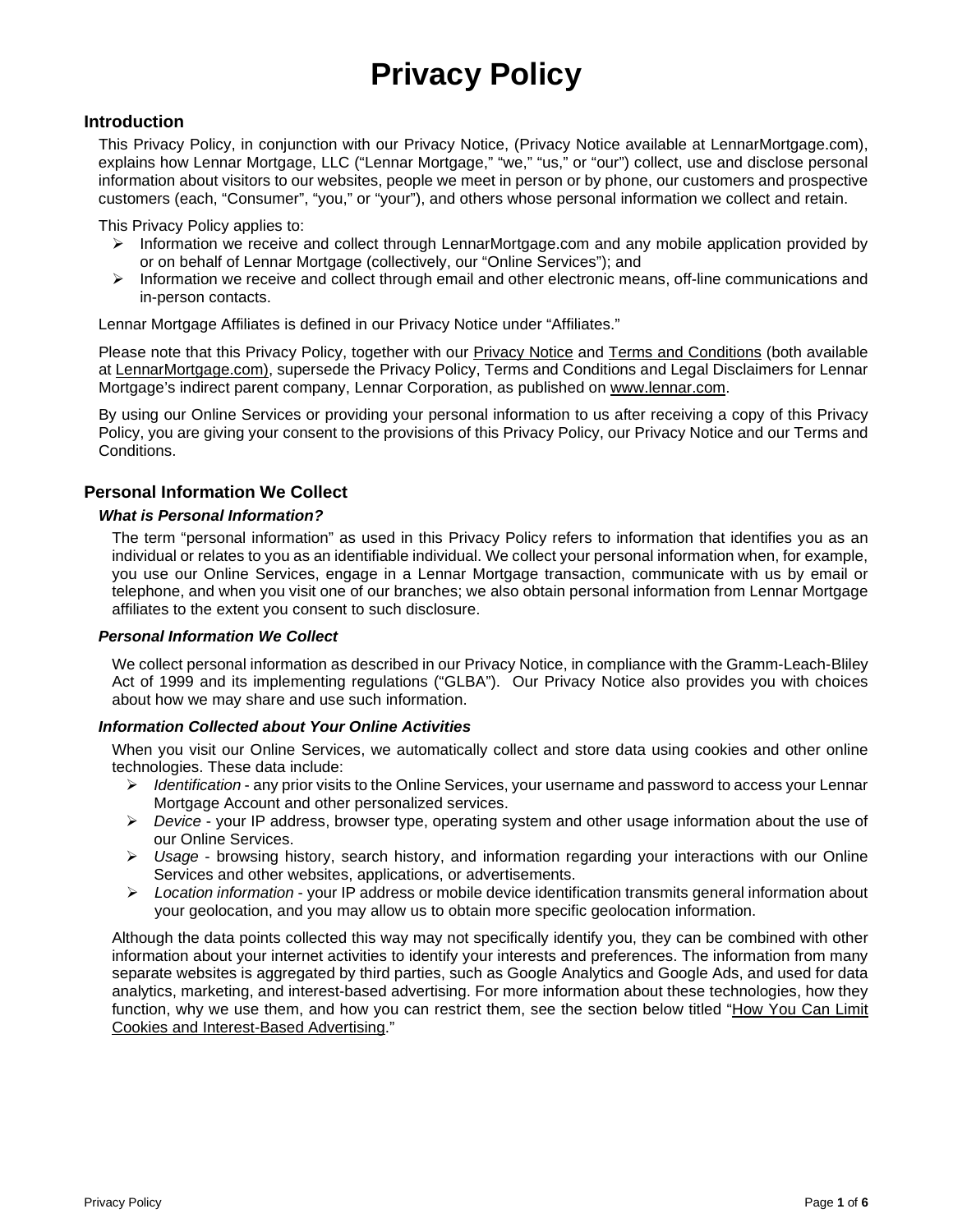## **How We Use Personal Information**

Lennar Mortgage collects and uses your personal information for the business and commercial purposes summarized below, but our use of your information is subject to the following limitations:

- The terms of this Privacy Policy;
- The terms of our Privacy Notice;
- Any specific terms applicable to the services or products you request;
- Your instructions to us that limit the use of certain information when you exercise an "opt-in" or "opt-out" or "unsubscribe" option we provide; and
- The requirements of applicable law.

Subject to those limitations, including as expressly noted in our Privacy Notice, Lennar Mortgage may use your personal information in the following ways:

- 1. To establish, maintain and service our customer accounts, provide customer service, process and or fulfill requests for information, contracts, orders and other transactions, verify customer information, provide financing, title, insurance or other home purchase related services through Lennar Mortgage Affiliates, and to engage in advertising, marketing, and online analytic services.
- 2. To process payment information for transactions with Lennar Mortgage (although we will not retain your credit card information).
- 3. To build long-term customer relationships by communicating and working closely throughout the contracting, planning, financing, and completion of a project, requesting feedback on the customer's experience, and offering products and services in the future.
- 4. To maintain records of our customers' needs, preferences and interests so that we may assist customers in identifying properties and services provided by Lennar Mortgage and letting them know about services or promotions that may be of interest to them (which may in some cases be provided by Lennar Mortgage Affiliates), including by email, mail, telephone, or SMS text message. These are marketing messages, and you are able to control whether you receive them. For more information on how you can choose to stop receiving some or all of these messages, please refer to our Privacy Notice.
- 5. To undertake activities to maintain the quality of Lennar Mortgage products and services and to improve, upgrade, and enhance those products and services, including research and development.
- 6. To manage our Online Services to maintain functionality, assess our users' feedback so that we present information on your computer or mobile device in a user-friendly way, and to detect security incidents and protect against malicious, deceptive, fraudulent, or illegal activity and take appropriate action if needed.
- 7. To manage our contractual relations, protect our business interests, enforce our terms and conditions and comply with applicable laws by monitoring, investigating, and taking other actions to detect and prevent illegal or fraudulent activities and risks to the personal safety of any individual.
- 8. To comply with valid legal process and respond to appropriate governmental requests.
- 9. When necessary, to aggregate and de-identify personal information so that it is no longer reasonably associated with an identified or identifiable natural person and may then be used for any lawful purpose.

Except as otherwise specifically provided in this Privacy Policy or as required by law, any communication or material you provide to us, whether received online, electronically, in person, or otherwise collected by or submitted to us, including any data, questions, comments, suggestions or the like, is, and will be treated as, nonproprietary and may be used for any purpose, including, but not limited to, reproduction, disclosure, transmission, publication, market research, development of prospect lists, project planning, broadcast, posting and marketing, among other things.

## <span id="page-1-0"></span>**How We Use and How You Can Limit Cookies and Interest-Based Advertising**

## *Data Analytics*

We use cookies and similar technologies on our Online Services to obtain information about how our Online Services are used and to analyze visiting patterns. These technologies support some of the features of our Online Services, including maintaining your Lennar Mortgage account login information between visits. The use of cookies and similar technologies for mobile applications also allows us to recognize your IP address or mobile application identifier, measure activity and usage such as the time and length of your visit, the pages you look at, the site you visited just before coming to ours, and the name of your Internet service provider.

We obtain usage and activity data from Lennar Mortgage Affiliates that operate separate websites and from third parties that host or manage certain features of our Online Services. Each of these companies has its own policies on the collection and use of data collected using cookies and other internet technologies.

We may engage third parties, such as Google Analytics, to collect activity and usage data. Lennar Mortgage does not disclose any directly identifying personal information to a third-party data analytics provider. However, the provider may monitor a user's interactions with our Online Services and combine this data with data from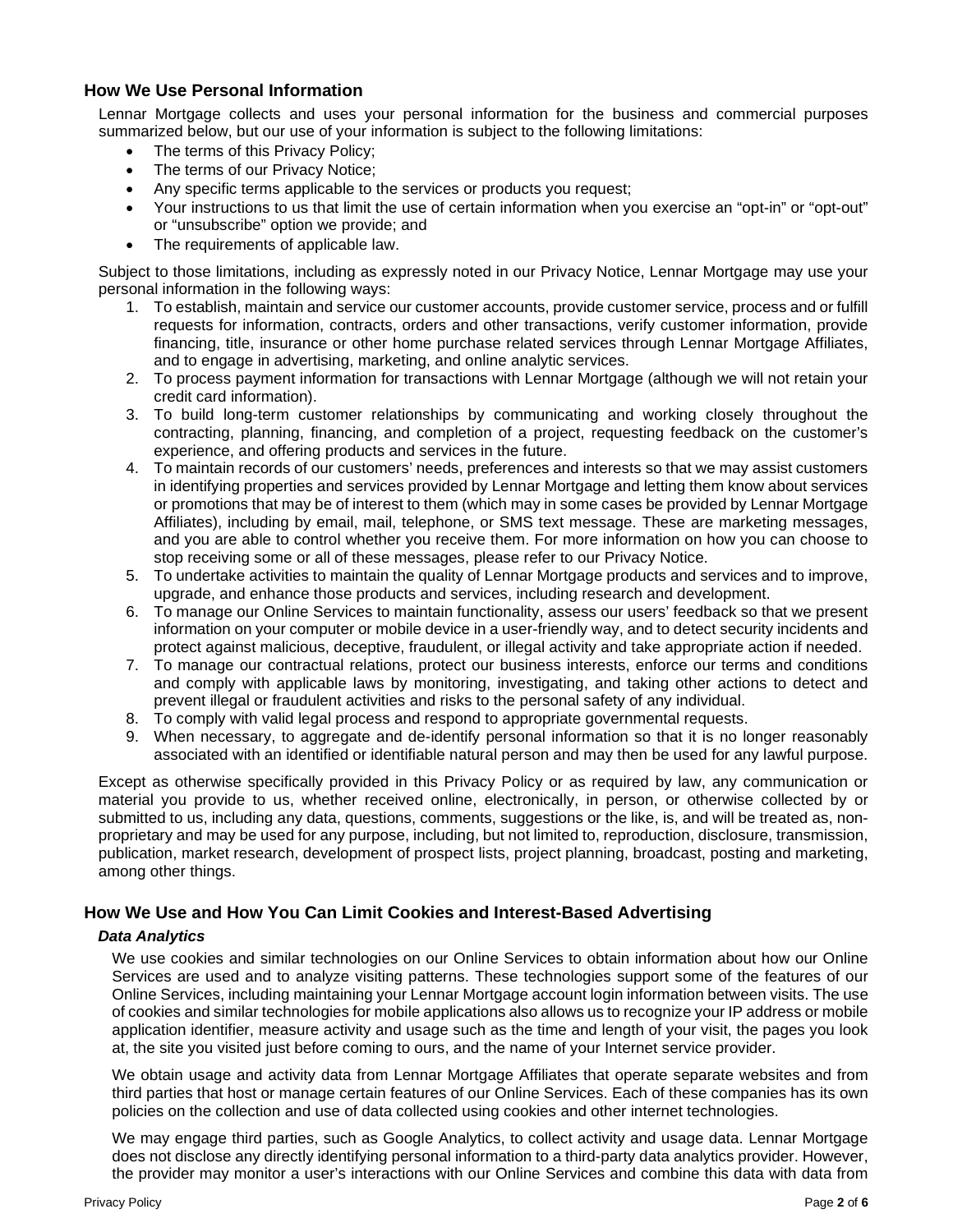other websites monitored by the same service provider and then use these findings for its own business and commercial purposes. The provider may have means of correlating data from our Online Services to an identifiable individual, in which case the processing of personal information will be the responsibility of the service provider.

To learn more about how Google collects, and processes data and the choices Google may offer to control these activities, you may visit: http://www.google.com/intl/en/policies/privacy/partners/.

You may also be able to limit data collection by using your browser or mobile device settings. Please note that electing to limit interest-based advertising will not stop all advertising from appearing in your browser or applications. It may make the ads you see less relevant to your interests. Additionally, please note that if you use a different browser or erase cookies from your browser, or use a different device, you may need to renew your setting selections.

#### *Do Not Track Signals*

Certain web browsers allow you to set preferences that include "Do not track" signals to limit how your activity is tracked across online services. Like most websites, our Online Services do not respond to "do not track" signals in your browser.

## **Former Customers**

Our Privacy Policy for sharing personal information about former customers is the same as our Privacy Policy for current customers.

## **Children and Privacy**

Our Online Services are not directed at or intended for use by children. If you are under the age of 18, you may use our Online Services only with the involvement of a parent or guardian. If we discover that we have collected any personally identifiable information from a child under the age of 18, we will remove that information from our database as soon as possible. If you are a parent or guardian and believe that we may have inadvertently collected personal information from your child, please contact us using one of the methods listed below under "How to Contact Us."

## **How to Contact Us**

If you have any questions about this Privacy Policy, or you want to obtain more information about Lennar Mortgage's privacy practices, please contact us:

By email: [ComplianceTeam@lennarmortgage.com](mailto:ComplianceTeam@lennarmortgage.com) By U.S. Postal Mail: 5505 Blue Lagoon Drive, Suite 502, (Attn: Compliance Dept.), Miami, FL 33126 By phone: (888) 966-8262

## **Changes to Our Privacy Policy**

Lennar Mortgage may at any time revise our Privacy Policy, Privacy Notice or Terms of Use. When we do, we will post the revised Policy on this page with a new "Last Updated" date. You are bound by any such revisions and should therefore periodically visit our Online Services to review the then current terms and conditions, privacy policy and terms and conditions to which you are bound.

## *Last Updated: June 1, 2022*

**General:** *[Click here to view Lennar Mortgage's Privacy Policy](https://pedatadnn.blob.core.windows.net/compliance/privacy%20policy/20220131%20Lennar%20Mortgage%20Website%20Privacy%20Policy%20-%20Final.pdf) prior to June 1, 2022*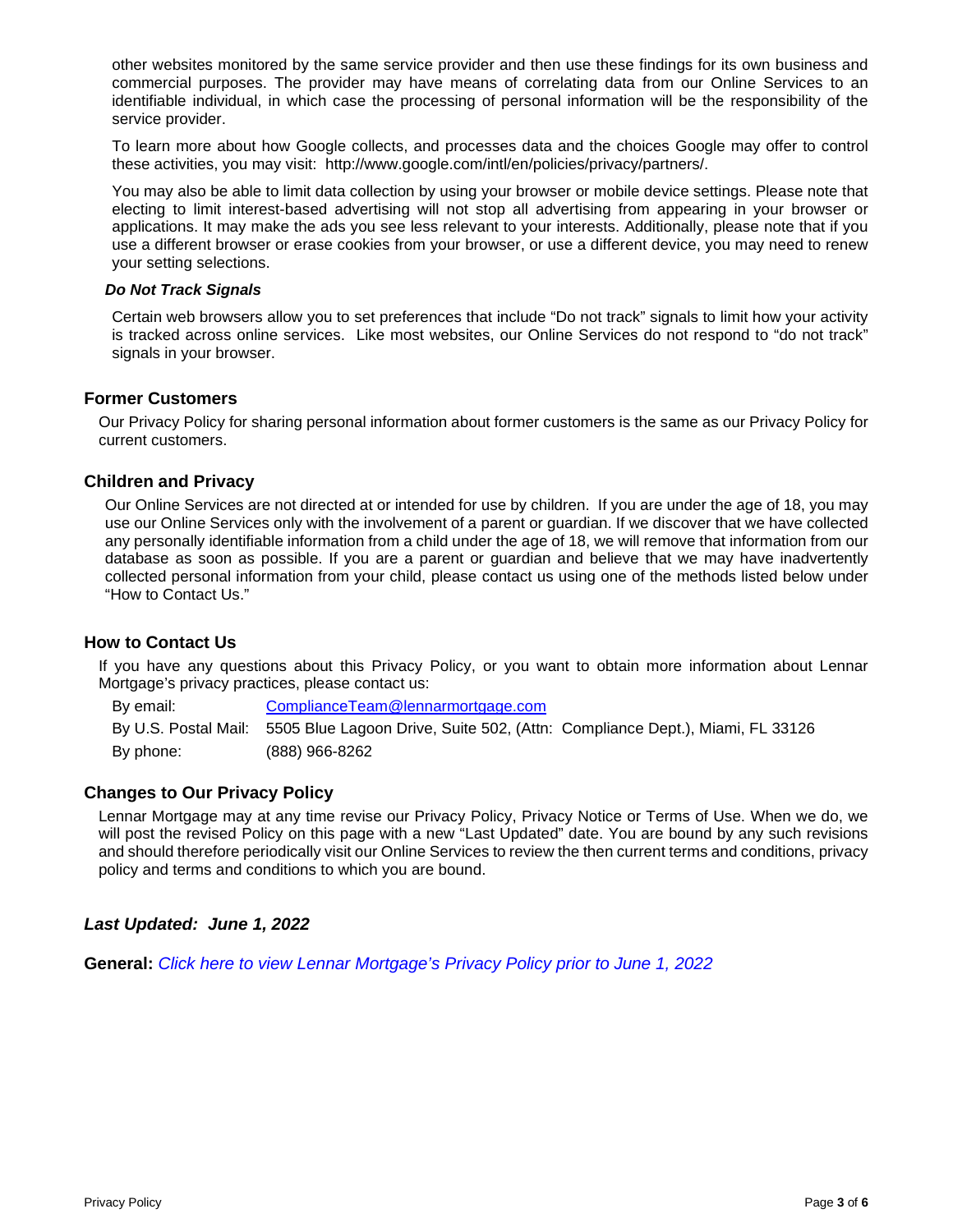## **Notice for California Residents Only**

**\*\*\***

Lennar Mortgage collects consumer personal information from California residents and this disclosure provides additional information on how we collect, use, and disclose personal information relating to California residents covered by the California Consumer Privacy Act of 2018 ("CCPA"). This notice is provided pursuant to the CCPA.

Under the CCPA, "Personal Information" is information that identifies, relates to, describes, or could reasonably be linked, directly or indirectly, with a particular California resident. **The CCPA, however, does not apply to certain information, such as information subject to GLBA.**

The specific Personal Information that we collect, use, and disclose relating to a California resident covered by the CCPA will vary based on our relationship or interaction with that individual. **Please note that this disclosure does not apply with respect to information that we collect about California residents who apply for or obtain a loan from or through us. For more information about how we collect, disclose, and secure information relating to these customers, please refer to our Privacy Notice (available at LennarMortgage.com).**

Consistent with our obligations under applicable laws and regulations, such as GLBA, we maintain physical, technical, electronic, procedural and organizational safeguards and security measures that are designed to protect personal data against accidental, unlawful, or unauthorized destruction, loss, alteration, disclosure, or access, whether it is processed by us or elsewhere.

## *Collection and Disclosure of Personal Information*

In the past 12 months, we have collected, and disclosed to third parties for our business purposes, the following categories of Personal Information relating to California residents covered by this disclosure:

| <b>General Category</b>                                                                                                       | <b>Examples</b>                                                            |
|-------------------------------------------------------------------------------------------------------------------------------|----------------------------------------------------------------------------|
| <b>Identifiers</b>                                                                                                            | Name; Government-Issued Identifying Data (e.g., Social<br>Security number) |
| Personal Information categories (as defined under<br>the California Customer Records statute (Cal. Civ.<br>Code § 1798.80(e)) | Contact Information: Financial Information                                 |
| Protected Classification Characteristics under<br>California or federal law                                                   | Gender; Marital Status                                                     |
| Commercial Information                                                                                                        | Transaction Information                                                    |
| Internet or Similar Network Activity                                                                                          | Browsing History; Activity on our website                                  |
| Geolocation Data                                                                                                              | Device location; Internet Protocol location                                |
| Professional/Employment-Related Data                                                                                          | Work history; Prior employer                                               |
| <b>Education Information</b>                                                                                                  | Student records                                                            |
| Inferences drawn from Personal Information                                                                                    | Individual preferences and characteristics                                 |

The categories of sources from whom we collected the categories of Personal Information listed above are:

- Directly from the California resident or his/her representative;
- Service providers; credit reporting agencies; third parties authorized to provide or sell consumer data;
- Public records:
- Lennar Mortgage Affiliates;
- Online Activity; and
- Third Parties identified by the California resident or otherwise disclosed as part of the above channels (e.g., former colleague).

The categories of third parties to whom we disclosed the above listed categories of Personal Information in the past 12 months for our business purposes described in this Privacy Policy are:

- Affiliates of Lennar Mortgage, LLC;
- Vendors and service providers who provide services such as website hosting, data analysis, payment processing, order fulfillment, IT and related infrastructure, customer service, email delivery, auditing, marketing and marketing research activities;
- Third Parties who provide services such as payment, banking and communication infrastructure, storage, legal or tax advice, notaries and auditors;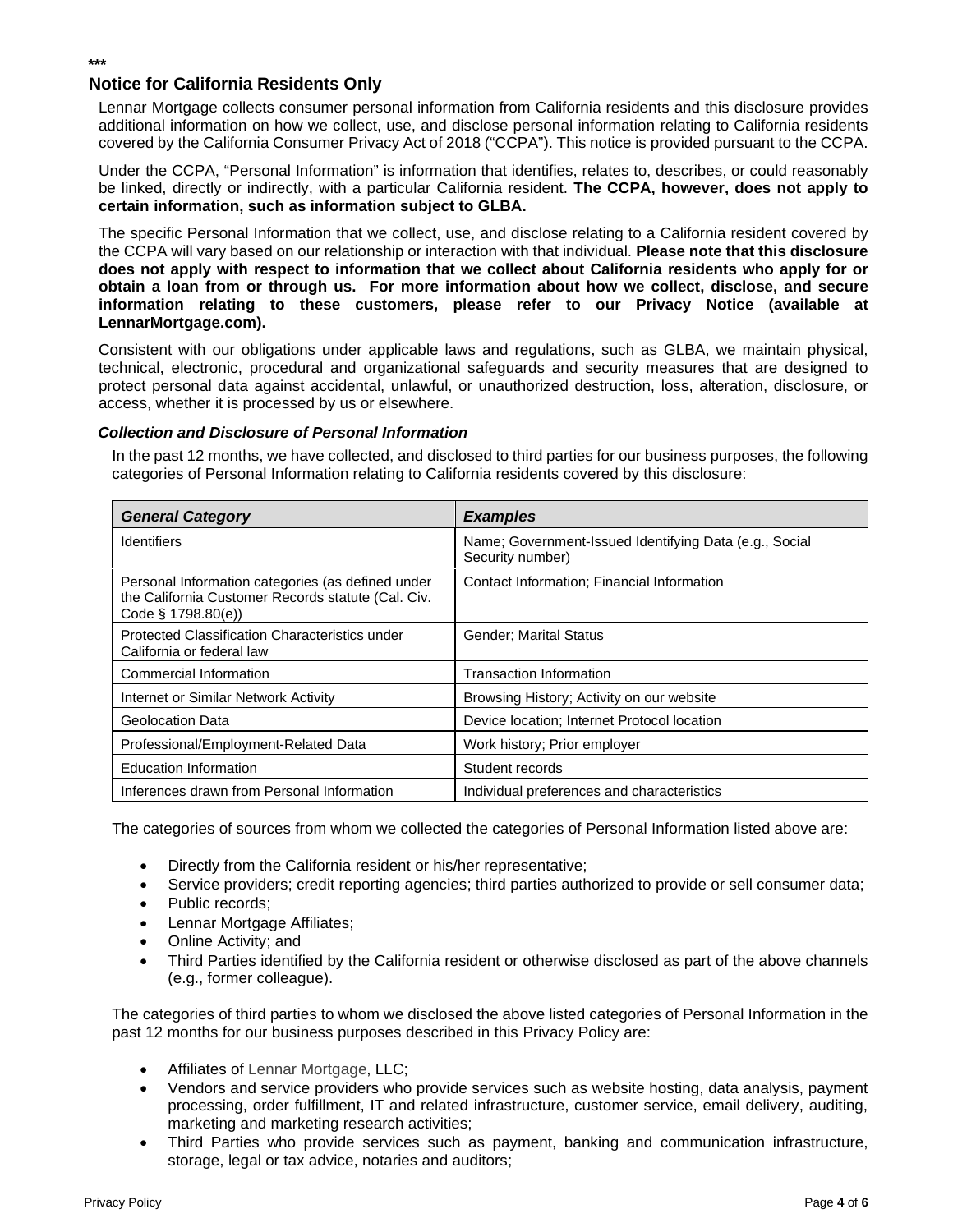- Other Third Parties who enable customers to conduct transactions online and via mobile devices, support mortgage and fulfillment services; and
- Governmental authorities as required by laws and regulations.

## *Use of Personal Information*

In the past 12 months, we have used Personal Information relating to California residents to operate, manage, and maintain our business, to provide our products and services, and to accomplish our business purposes and objectives, including the following:

- Performing services, including maintaining or servicing accounts, providing customer service, processing or fulfilling orders and transactions, verifying customer information, processing payments, providing financing, providing advertising or marketing services, providing analytic services, or providing similar services.
- Detecting security incidents, protecting against malicious, deceptive, fraudulent, or illegal activity, and prosecuting those responsible for that activity.
- Short-term, transient use where the information is not disclosed to a third party and is not used to build a profile or otherwise alter an individual consumer's experience outside the current interaction, including, but not limited to, the contextual customization of ads shown as part of the same interaction.
- Auditing related to a current interaction and concurrent transactions, including, but not limited to, counting ad impressions to unique visitors, verifying positioning and quality of ad impressions, and auditing compliance with this specification and other standards.
- Undertaking activities to verify or maintain the quality or safety of a service controlled by us, and to improve, upgrade, or enhance the service controlled by the business.
- Debugging to identify and repair errors that impair existing intended functionality.
- Undertaking internal research for technological development and demonstration.
- Complying with laws and regulations and to comply with other legal process and law enforcement requirements (including any internal policy based on or reflecting legal or regulatory guidance, codes or opinions).
- As described to you when collecting your Personal Information or as otherwise set forth in the CCPA.

## *Sale of Personal Information*

In the past 12 months, we have not sold any Personal Information subject to the CCPA to third parties, including the Personal Information of minors under the age of 16. For purposes of this Disclosure, "sold" means the disclosure of Personal Information to a third-party for monetary or other valuable consideration.

## *Rights under the CCPA*

- If you are a California resident, you have the following rights under the CCPA:
	- (1) Right to Know. You have the right to request we disclose to you free of charge the following information covering the 12 months preceding your request, subject to certain exemptions specified in the CCPA:
		- the categories of Personal Information about you that we collected;
		- the categories of sources from which the Personal Information was collected;
		- the business or commercial purpose for collecting Personal Information about you;
		- the categories of third parties to whom we disclosed Personal Information about you and the categories of Personal Information that was disclosed (if applicable) and the purpose for disclosing the Personal Information about you; and
		- the specific pieces of Personal Information we collected about you;
	- (2) Right to Delete. You have the right to request we delete Personal Information we collected from you, unless the CCPA recognizes an exception;
	- (3) Right to Opt Out. If we sold Personal Information, you would have the right to request that we not sell your Personal Information to third parties. However, as noted above, we do not sell Personal Information; and
	- (4) Right to Nondiscrimination. You have the right to be free from unlawful discrimination for exercising your rights under the CCPA.

We will acknowledge receipt of your request and advise you how long we expect it will take to respond if we are able to verify your identity. Requests for specific pieces of Personal Information will require additional information to verify your identity.

Only you, or a person you have designated in writing as your authorized agent, or who is registered with the California Secretary of State to act on your behalf, or who you have provided power of attorney pursuant to California Probate Code sections 4000 to 4465, may make a verifiable consumer request related to your Personal Information. You may also make a verifiable consumer request on behalf of your minor child. If you